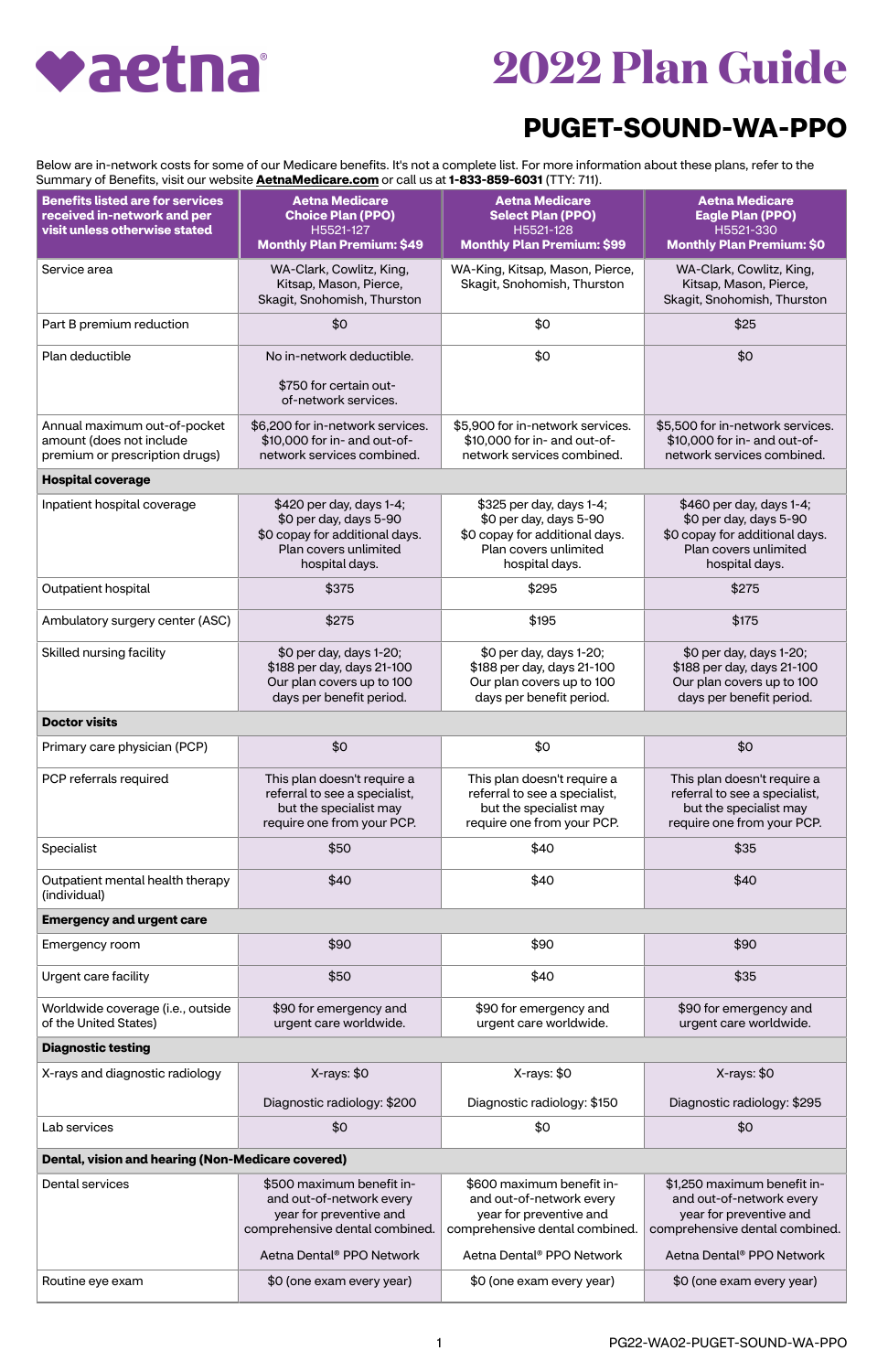| <b>Benefits listed are for services</b><br>received in-network and per<br>visit unless otherwise stated | <b>Aetna Medicare</b><br><b>Choice Plan (PPO)</b><br>H5521-127<br><b>Monthly Plan Premium: \$49</b> | <b>Aetna Medicare</b><br><b>Select Plan (PPO)</b><br>H5521-128<br><b>Monthly Plan Premium: \$99</b>    | <b>Aetna Medicare</b><br><b>Eagle Plan (PPO)</b><br>H5521-330<br><b>Monthly Plan Premium: \$0</b>      |
|---------------------------------------------------------------------------------------------------------|-----------------------------------------------------------------------------------------------------|--------------------------------------------------------------------------------------------------------|--------------------------------------------------------------------------------------------------------|
| Eyewear                                                                                                 | \$125 reimbursement** every year.<br>You can see any licensed                                       | \$150 reimbursement**<br>every year.                                                                   | \$250 reimbursement**<br>every year.                                                                   |
|                                                                                                         | provider. Discounts may<br>be available when seeing<br>an EyeMed provider.                          | You can see any licensed<br>provider. Discounts may<br>be available when seeing<br>an EyeMed provider. | You can see any licensed<br>provider. Discounts may<br>be available when seeing<br>an EyeMed provider. |
| Routine hearing exam                                                                                    | \$0 (one exam every year)                                                                           | \$0 (one exam every year)                                                                              | \$0 (one exam every year)                                                                              |
|                                                                                                         | All appointments<br>should be scheduled<br>through NationsHearing.                                  | All appointments<br>should be scheduled<br>through NationsHearing.                                     | All appointments<br>should be scheduled<br>through NationsHearing.                                     |
| Hearing aids                                                                                            | \$1,250 (per ear) maximum<br>benefit every year.                                                    | \$1,250 (per ear) maximum<br>benefit every year.                                                       | \$2,000 (per ear) maximum<br>benefit every year.                                                       |
|                                                                                                         | All hearing aids should<br>be purchased through<br>NationsHearing.                                  | All hearing aids should<br>be purchased through<br>NationsHearing.                                     | All hearing aids should<br>be purchased through<br>NationsHearing.                                     |
| **Member pays the provider upfront and we pay the member back. Plan coverage rules apply.               |                                                                                                     |                                                                                                        |                                                                                                        |
| <b>Therapy</b>                                                                                          |                                                                                                     |                                                                                                        |                                                                                                        |
| Physical and speech therapy                                                                             | \$30                                                                                                | \$20                                                                                                   | \$25                                                                                                   |
| Occupational therapy                                                                                    | \$30                                                                                                | \$20                                                                                                   | \$25                                                                                                   |
| <b>Ambulance</b>                                                                                        |                                                                                                     |                                                                                                        |                                                                                                        |
| Ground ambulance (one-way<br>trip)                                                                      | \$275                                                                                               | \$255                                                                                                  | \$265                                                                                                  |
| Air ambulance (one-way trip)                                                                            | \$275                                                                                               | \$255                                                                                                  | \$265                                                                                                  |
| <b>Equipment and prosthetics</b>                                                                        |                                                                                                     |                                                                                                        |                                                                                                        |
| Durable medical equipment                                                                               | 20%                                                                                                 | 20%                                                                                                    | 20%                                                                                                    |
| <b>Prosthetics</b>                                                                                      | 20%                                                                                                 | 20%                                                                                                    | 20%                                                                                                    |

| <b>Additional benefits</b>           | <b>Aetna Medicare</b><br><b>Choice Plan (PPO)</b><br>H5521-127<br><b>Monthly Plan Premium: \$49</b>                                                                                           | <b>Aetna Medicare</b><br><b>Select Plan (PPO)</b><br>H5521-128<br><b>Monthly Plan Premium: \$99</b>                                                                                           | <b>Aetna Medicare</b><br><b>Eagle Plan (PPO)</b><br>H5521-330<br><b>Monthly Plan Premium: \$0</b>                                                                                             |
|--------------------------------------|-----------------------------------------------------------------------------------------------------------------------------------------------------------------------------------------------|-----------------------------------------------------------------------------------------------------------------------------------------------------------------------------------------------|-----------------------------------------------------------------------------------------------------------------------------------------------------------------------------------------------|
| 24-Hour Nurse Line                   | \$0<br>Speak with a registered<br>nurse 24 hours a day, 7 days<br>a week to discuss medical<br>issues or wellness topics.                                                                     | \$0<br>Speak with a registered<br>nurse 24 hours a day, 7 days<br>a week to discuss medical<br>issues or wellness topics.                                                                     | \$0<br>Speak with a registered<br>nurse 24 hours a day, 7 days<br>a week to discuss medical<br>issues or wellness topics.                                                                     |
| Acupuncture services<br>(additional) | \$20 (up to twenty four<br>visits every year through<br><b>American Specialty Health)</b>                                                                                                     | \$10 (up to twenty four<br>visits every year through<br><b>American Specialty Health)</b>                                                                                                     | Not covered                                                                                                                                                                                   |
| Chiropractic services (additional)   | \$20 (up to twelve visits<br>every year through<br><b>American Specialty Health)</b>                                                                                                          | \$10 (up to twelve visits<br>every year through<br><b>American Specialty Health)</b>                                                                                                          | Not covered                                                                                                                                                                                   |
| <b>Fitness</b>                       | <b>SilverSneakers<sup>®</sup></b>                                                                                                                                                             | <b>SilverSneakers<sup>®</sup></b>                                                                                                                                                             | <b>SilverSneakers<sup>®</sup></b>                                                                                                                                                             |
| <b>Meals</b>                         | Up to 14 home delivered meals<br>over a 7-day period after being<br>discharged from an Inpatient<br>Acute Hospital, Inpatient<br>Psychiatric Hospital or Skilled<br>Nursing Facility to home. | Up to 14 home delivered meals<br>over a 7-day period after being<br>discharged from an Inpatient<br>Acute Hospital, Inpatient<br>Psychiatric Hospital or Skilled<br>Nursing Facility to home. | Up to 14 home delivered meals<br>over a 7-day period after being<br>discharged from an Inpatient<br>Acute Hospital, Inpatient<br>Psychiatric Hospital or Skilled<br>Nursing Facility to home. |
| Naturopathic physician services      | \$20 (up to 12 visits every<br>year through American<br><b>Specialty Health)</b>                                                                                                              | \$10 (up to 12 visits every<br>year through American<br>Specialty Health)                                                                                                                     | Not covered                                                                                                                                                                                   |
| Over-the-counter items (OTC)         | Not covered                                                                                                                                                                                   | Not covered                                                                                                                                                                                   | \$120 maximum benefit<br>every quarter through<br>OTC Health Solutions or at<br>participating CVS <sup>®</sup> stores.                                                                        |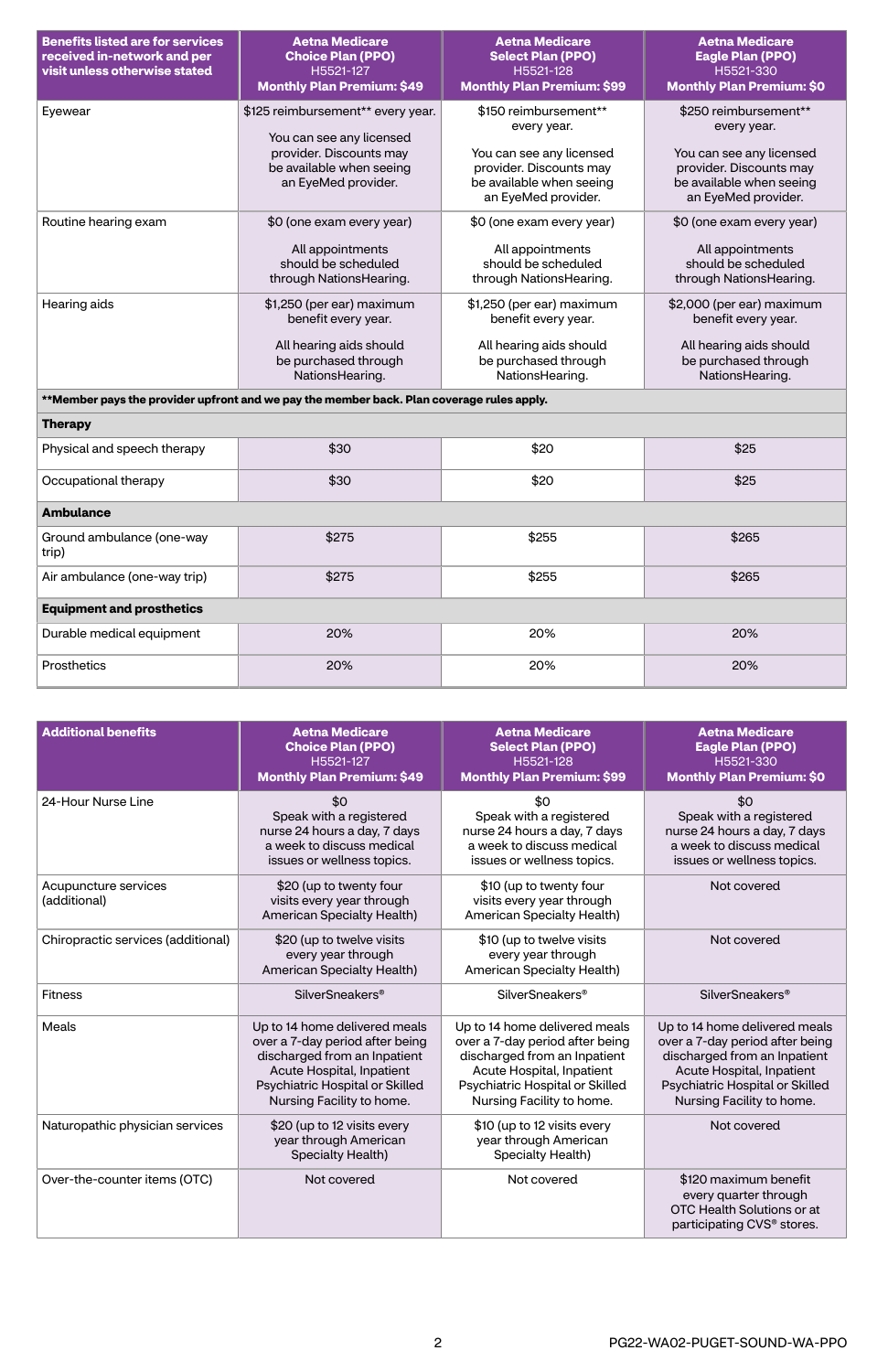| <b>Additional benefits</b> | <b>Aetna Medicare</b>             | <b>Aetna Medicare</b>             | <b>Aetna Medicare</b>             |
|----------------------------|-----------------------------------|-----------------------------------|-----------------------------------|
|                            | <b>Choice Plan (PPO)</b>          | <b>Select Plan (PPO)</b>          | <b>Eagle Plan (PPO)</b>           |
|                            | H5521-127                         | H5521-128                         | H5521-330                         |
|                            | <b>Monthly Plan Premium: \$49</b> | <b>Monthly Plan Premium: \$99</b> | <b>Monthly Plan Premium: \$0</b>  |
| <b>Telehealth</b>          | You can receive primary           | You can receive primary           | You can receive primary           |
|                            | care, physician specialist,       | care, physician specialist,       | care, physician specialist,       |
|                            | mental health and urgent care     | mental health and urgent care     | mental health and urgent care     |
|                            | services through a virtual visit. | services through a virtual visit. | services through a virtual visit. |
|                            | Members should contact their      | Members should contact their      | Members should contact their      |
|                            | doctor for information on what    | doctor for information on what    | doctor for information on what    |
|                            | telehealth services they offer    | telehealth services they offer    | telehealth services they offer    |
|                            | and how to schedule a telehealth  | and how to schedule a telehealth  | and how to schedule a telehealth  |
|                            | visit. Depending on location,     | visit. Depending on location,     | visit. Depending on location,     |
|                            | members may also have the         | members may also have the         | members may also have the         |
|                            | option to schedule a telehealth   | option to schedule a telehealth   | option to schedule a telehealth   |
|                            | visit 24 hours a day, 7 days a    | visit 24 hours a day, 7 days a    | visit 24 hours a day, 7 days a    |
|                            | week via Teladoc, MinuteClinic    | week via Teladoc, MinuteClinic    | week via Teladoc, MinuteClinic    |
|                            | Video Visit, or other provider    | Video Visit, or other provider    | Video Visit, or other provider    |
|                            | that offers telehealth services   | that offers telehealth services   | that offers telehealth services   |
|                            | covered under your plan.          | covered under your plan.          | covered under your plan.          |
| Therapeutic massage        | \$20 (up to twenty four           | \$10 (up to twenty four           | \$20 (up to twenty four           |
|                            | visits every year through         | visits every year through         | visits every year through         |
|                            | <b>American Specialty Health)</b> | <b>American Specialty Health)</b> | <b>American Specialty Health)</b> |
| Visitor/travel benefit     | Explorer: Allows you to receive   | Explorer: Allows you to receive   | Explorer: Allows you to receive   |
|                            | care at in-network cost shares    | care at in-network cost shares    | care at in-network cost shares    |
|                            | from our participating multi-     | from our participating multi-     | from our participating multi-     |
|                            | state provider network for        | state provider network for        | state provider network for        |
|                            | up to twelve months when          | up to twelve months when          | up to twelve months when          |
|                            | outside the service area.         | outside the service area.         | outside the service area.         |

| <b>Prescription drugs</b><br>(Retail Pharmacy)                                                   | <b>Aetna Medicare</b><br><b>Choice Plan (PPO)</b><br>H5521-127 | <b>Aetna Medicare</b><br><b>Select Plan (PPO)</b><br>H5521-128 | <b>Aetna Medicare</b><br><b>Eagle Plan (PPO)</b><br>H5521-330 |
|--------------------------------------------------------------------------------------------------|----------------------------------------------------------------|----------------------------------------------------------------|---------------------------------------------------------------|
| Rx deductible                                                                                    | \$0                                                            | \$0                                                            | No Part D benefit<br>Cannot add a Part D plan                 |
| Tier 1 Drugs:<br>Retail Pharmacy: 30-day<br>supply<br>Retail/Mail Pharmacy: 100-<br>day supply   | Preferred/Standard<br>$$0/$ \$15<br>\$0/\$45                   | Preferred/Standard<br>$$0/$ \$15<br>\$0/\$45                   | No Part D benefit<br>Cannot add a Part D plan                 |
| Tier 2 Drugs:<br>Retail Pharmacy: 30-day<br>supply<br>Retail/Mail Pharmacy: 100-<br>day supply   | Preferred/Standard<br>\$10 / \$20<br>\$25/\$60                 | Preferred/Standard<br>\$0/\$20<br>\$0/\$60                     | No Part D benefit<br>Cannot add a Part D plan                 |
| Tier 3 Drugs:<br>Retail Pharmacy: 30-day<br>supply<br>Retail/Mail Pharmacy: 100-<br>day supply   | Preferred/Standard<br>$$47/$ \$47<br>\$141 / \$141             | Preferred/Standard<br>$$47/$ \$47<br>\$141 / \$141             | No Part D benefit<br>Cannot add a Part D plan                 |
| Tier 4 Drugs:<br>Retail Pharmacy: 30-day<br>supply<br>Retail/Mail Pharmacy: 100-<br>day supply   | Preferred/Standard<br>\$100 / \$100<br>\$300/\$300             | Preferred/Standard<br>\$100 / \$100<br>\$300/\$300             | No Part D benefit<br>Cannot add a Part D plan                 |
| Tier 5 Drugs:<br>* Retail Pharmacy: 30-day<br>supply<br>Retail/Mail Pharmacy: 100-<br>day supply | Preferred/Standard<br>33% / 33%<br>N/A                         | Preferred/Standard<br>33% / 33%<br>N/A                         | No Part D benefit<br>Cannot add a Part D plan                 |
| Gap coverage                                                                                     | Yes Tier 1 & 2                                                 | Yes Tier 1 & 2                                                 | No Part D benefit<br>Cannot add a Part D plan                 |

Aetna Medicare is a HMO, PPO plan with a Medicare contract. Our SNPs also have contracts with State Medicaid programs. Enrollment in our plans depends on contract renewal.

See *Evidence of Coverage* for a complete description of plan benefits, exclusions, limitations and conditions of coverage. Plan features and availability may vary by service area. Out-of-network/non-contracted providers are under no obligation to treat Aetna members, except in emergency situations. Please call our customer service number or see your *Evidence of Coverage* for more information, including the costsharing that applies to out-of-network services.

The formulary, provider and/or pharmacy network may change at any time. You will receive notice when necessary.

Aetna Medicare's pharmacy network includes limited lower cost, preferred pharmacies in: Suburban Arizona, Suburban Illinois, Urban Kansas, Rural Michigan, Urban Michigan, Urban Missouri and Suburban West Virginia. The lower costs advertised in our plan materials for these pharmacies may not be available at the pharmacy you use. For up-to-date information about our network pharmacies, including whether